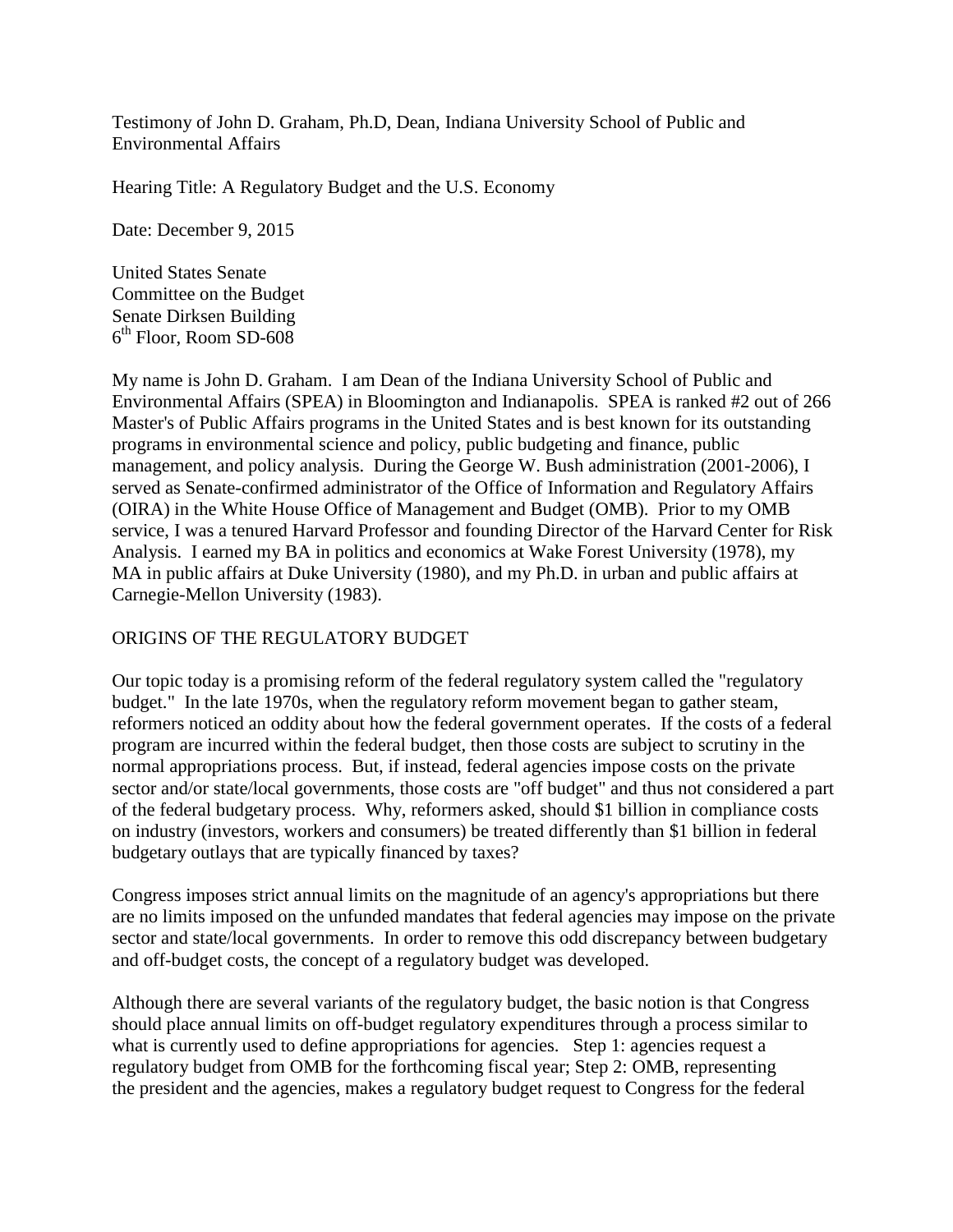government as a whole and for specific departments and programs. Step 3: Congress makes final decisions regarding the regulatory budget, first in committee actions and then in floor actions. The regulatory budget is defined in monetary units that represent the costs of regulation. Once a regulatory budget is enacted by Congress, the regulator is not permitted to impose regulatory burdens in excess of the authorized budget.

### ADVANTAGES OF THE REGULATORY BUDGET

Advocates of the regulatory budget foresee several advantages compared to the current system.

First, the process of setting an annual regulatory budget would force the U.S. Congress to accept political accountability for regulatory costs, both the costs of individual agencies and programs and the overall magnitude of regulatory burdens on the economy. Under current procedures, Congress delegates significant regulatory authority to federal agencies, without having to accept any accountability for the regulatory burdens that result. Indeed, members of Congress may criticize the burdens associated with individual rules, knowing that they do not have to vote for any limitation on the level of regulatory burden for that particular year. Thus, from a standpoint of democratic accountability and transparency, the regulatory budget compels the US Congress and the President (through his or her budget request) to decide how much regulatory burden they are willing to authorize.

Second, the regulatory budget would induce a healthy competition between new regulatory proposals, since the budget may not be large enough to support all of the new proposals suggested by regulators. By setting priorities among worthy proposals, the regulators will work to advance the best proposals and drop the weaker ones. As a result, new regulations under a regulatory budget are expected to be more effective and more cost-effective than they would be without a regulatory budget.

Finally, budget limitation creates an incentive for agencies to streamline or eliminate wasteful regulations, since those savings can be used, under the regulatory budget, to pay for the cost of promising new regulations. Thus, if an agency is already at its cap on regulatory burden, the agency can move forward with a promising new regulation if the savings from the rescission or modernization of an existing rule are adequate to pay for the new rule.

Over the last twenty years, the regulatory budget has been -- and continues to be -- considered in the US, Canada, Australia, the UK, the Netherlands and Portugal. The UK has accumulated the most significant practical implementation experience.

# MYTHS ABOUT A REGULATORY BUDGET.

### 1. *A regulatory budget is not technically feasible because the costs of regulations are unknown*.

The overall costs of the thousands of existing federal regulations have never been estimated and thus it would indeed be very difficult to establish a baseline for the current regulatory budget. However, a regulatory budget can be defined in terms of new ("incremental") regulatory burdens for the next year, without any need to estimate the overall size of current regulatory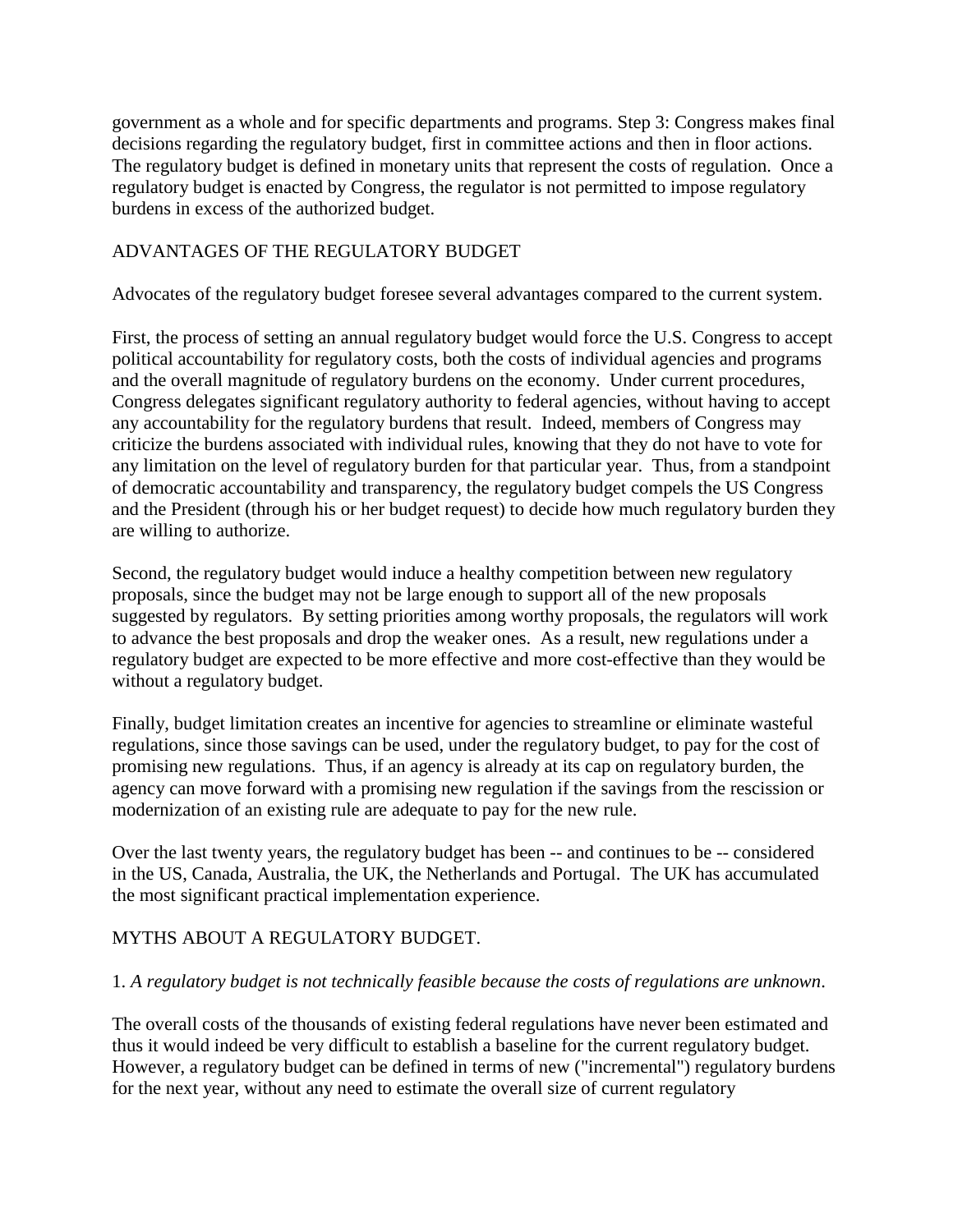burdens. The costs of economically significant new rules are already being estimated in the OMB regulatory review process mandated by presidential executive order. Those estimates - and the agency procedures that produce them -- provide clear evidence that it is technically feasible to estimate the costs of new regulations.

## 2. *A regulatory budget is unnecessary because the president, through OMB review, already subjects economically significant rulemakings to a cost-benefit test*.

While the president does accept some political accountability under current executive order procedures, the cost-benefit reviews performed by OIRA/OMB are not shared with Congress, the Congress does not have any expertise in cost-benefit analysis, and the Congress does not establish any budget for regulatory costs on a regular basis. Moreover, the tenacity of OMB's review process varies from administration to administration (and even from rule to rule), depending on how committed a president is to the rigors of cost-benefit analysis. In some cases, agencies and OMB do not consider costs and benefits because of statutory preclusions or because of public opinion or interest-group pressures. A regulatory budget would constrain burdens in situations where the executive branch is disinclined to constrain burdens.

### 3. *A regulatory budget looks only at the burdens of regulation, and thus ignores benefits*.

The fact that the regulatory budget is defined as a cap on regulatory costs does not mean that regulatory benefits play no role in the process. As is the case with the normal budgetary process, agencies advance whatever case they wish for benefits (whether it be quantitative or nonquantitative, monetary or non-monetary, economic or environmental, or whatever) when making the case for their desired regulatory expenditure cap. If the case for benefits is strong, OMB (or Congress) might be inclined to set a higher regulatory budget; if the case for benefits is weak, OMB (or Congress) might lower the proposed regulatory budget.

### *Conclusion*

In my opinion, the concept of a regulatory budget is appealing. The key question is how to move the idea from theory to reality. My suggestion is a congressionally-designed pilot project where three regulatory agencies (e.g., EPA, DOT and SEC) work under a regulatory budget for a 3-year to 5-year period. If the pilot is successful, the pilot could be extended to the entire federal government.